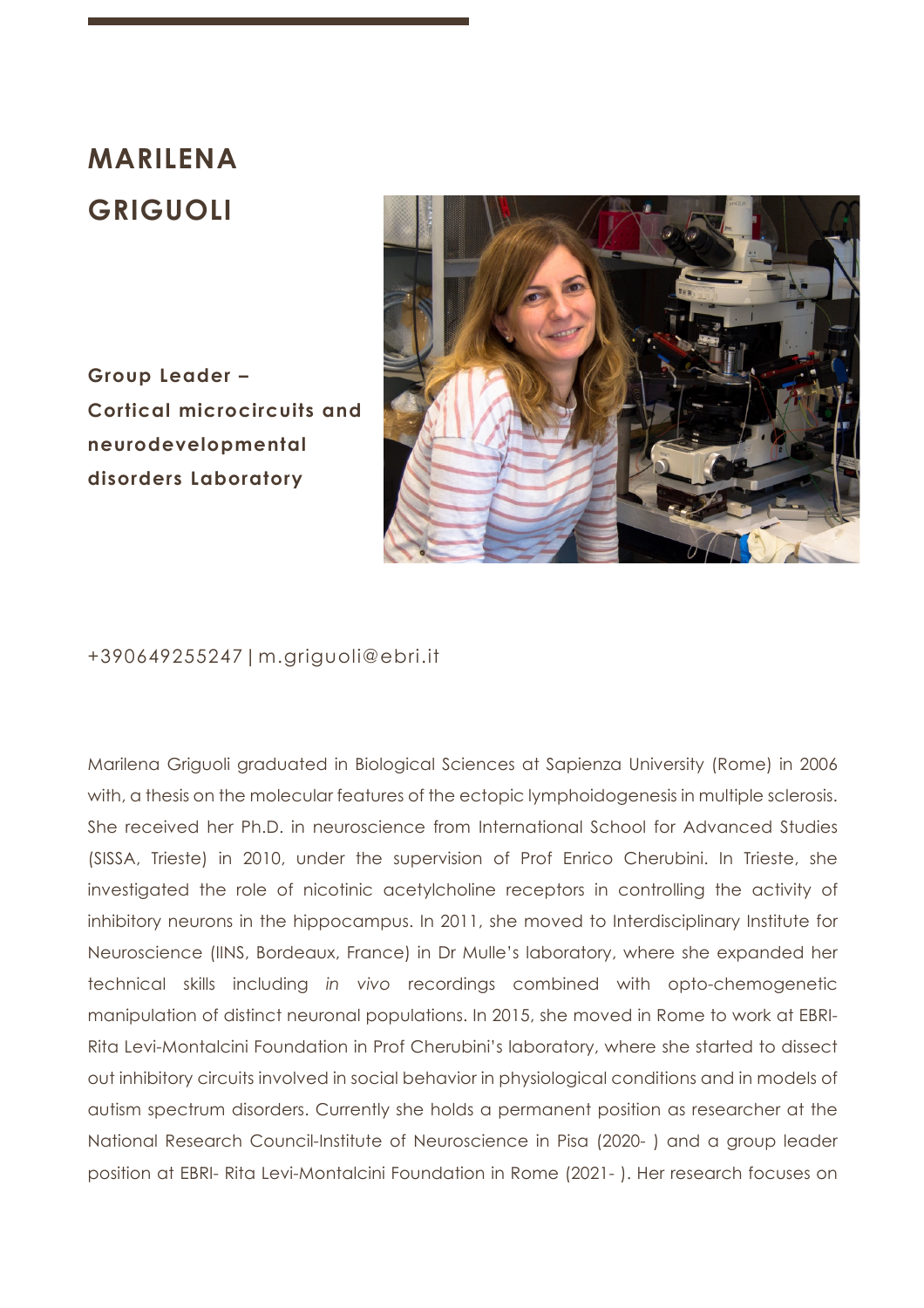the role of inhibitory and cholinergic neurons in social behavior in both physiological and pathological states such as neurodevelopmental disorders.

## **Education and Positions**

2006 Degree in Biological Sciences, Sapienza University (Rome, Italy)

2010 PhD in Neuroscience, International School for Advanced Studies (SISSA) (Trieste, Italy)

2011-2014 Post-doctoral Fellow, Interdisciplinary Institute for Neuroscience (IINS) (Bordeaux, France)

2015-2020 Post-doctoral Fellow, European Brain Research Institute (EBRI)- Rita Levi-Montalcini Foundation (Rome, Italy)

2020-Present Researcher, National Research Council, Institute of Neuroscience (Pisa, Italy)

2021-Present Group Leader, European Brain Research Institute (EBRI)- Rita Levi-Montalcini Foundation (Rome, Italy)

## **Publications**

Pimpinella D, Mastrorilli V, Giorgi C, Coemans S, Lecca S, Lalive AL, Ostermann H, Fuchs EC, Monyer H, Mele A, Cherubini E, **Griguoli M**\*. Septal cholinergic input to CA2 hippocampal region controls social novelty discrimination via nicotinic receptor-mediated disinhibition. eLife 2021;10:e65580, \*corresponding author, **2021**

Badurek S\*, **Griguoli M**\*, Malik AA\*, Zonta B\*, Fei G, Middei S, Lagostena L, Jurado Parras MT, Gillingwater TH, Gruart A, Delgado Garcia JM, Cherubini E & Minichiello L. Immature dentate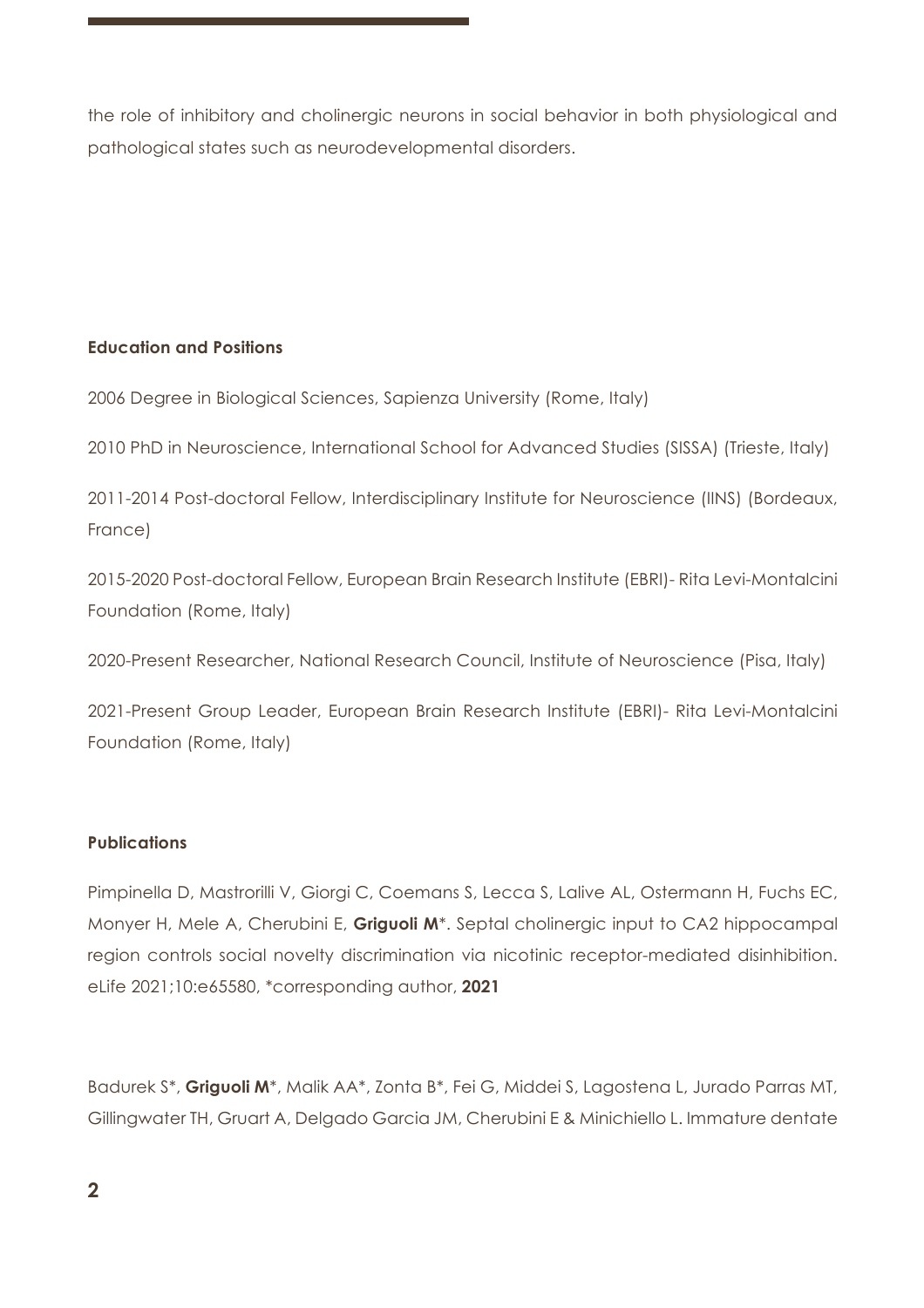granule cells require Ntrk2/TrkB for the formation of functional hippocampal circuitry. iScience 23 (5) DOI: https://doi.org/10.1016/j.isci.2020.101078, \*equally contributors, **2020**

Modi B, Pimpinella D, Pazienti A, Zacchi P, Cherubini E, **Griguoli M**. Possible implication of the CA2 hippocampal circuit in social cognition deficits observed in the neuroligin 3 knock-out mouse, a non-syndromic animal model of Autism. Front Psychiatry 10: 513, **2019** 

Pizzarelli R, **Griguoli M**, Zacchi P, Petrini EM, Barberis A, Cattaneo A, Cherubini E. Tuning GABAergic inhibition: gephyrin molecular organization and functions. Neuroscience 4522: 30520-3052. DOI: 10.1016/j.neuroscience.2019.07.036, Review article, **2019**

Torromino G, Autore L, Khalil V, Mastrorilli V, **Griguoli M**, Pignataro A, Centofante E, Biasini GM, De Turris V, Ammassari-Teule M, Rinaldi A, Mele A. Offline ventral subiculum-ventral striatum serial communication is required for spatial memory consolidation. Nat Commun 10, 5721 DOI:10.1038/s41467-019-13703-3, **2019**

**Griguoli M** & Cherubini E. Early Correlated Network Activity in the Hippocampus: Its Putative Role in Shaping Neuronal Circuits. Front Cell Neurosci 11:255. doi: 10.3389/fncel.2017.00255, Review article, **2017**

Zucca S\*, **Griguoli M**\*, Malézieux M, Grosjean N, Carta M, Mulle C. Control of spike transfer at hippocampal mossy fiber synapses in vivo by GABAA and GABAB receptor mediated inhibition. *Journal of Neuroscience*, 37(3):587-598, \*equally contributors, **2017**

Griguoli M, Sgritta M, Cherubini E. Presynaptic BK channels control transmitter release: physiological relevance and potential therapeutic implications. Journal of Physiology, 594(13):3489-3500, Review article, **2016**